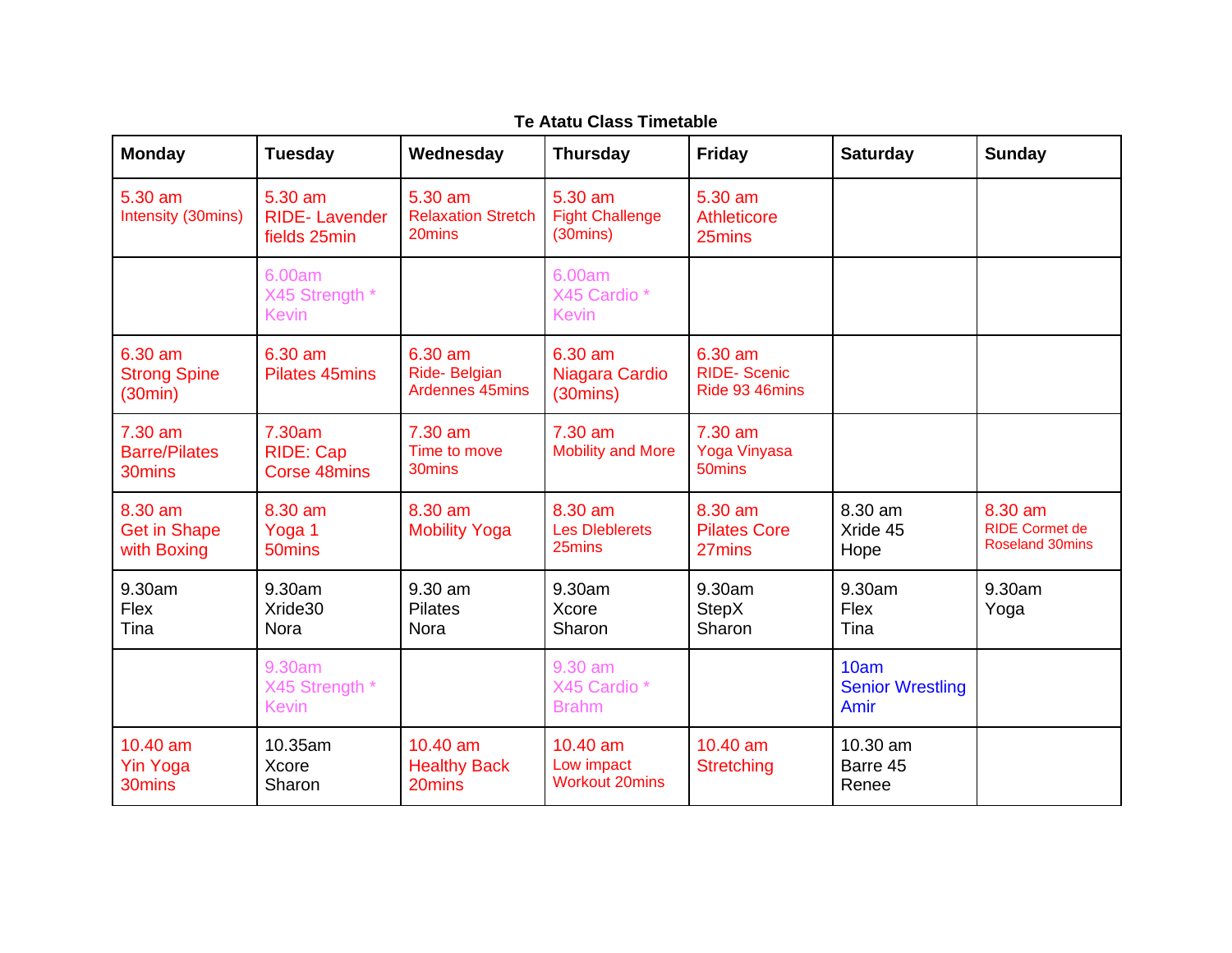| 12.00 pm<br><b>Athleticore</b><br>30mins        | 12.00pm<br><b>Strength Open</b><br>blitz 30mins  | 12.05 pm<br>Core and dynamic<br>strength 30mins  | 12.05 pm<br><b>RIDE-Limburg</b><br>finest 50mins     | 12.05 pm<br>Cardio<br>Kickboxing                   | 12.00 pm<br><b>Energising Flow</b><br>Yoga 30mins      | 12.00 pm<br>Killer buns and<br>thighs 42mins |
|-------------------------------------------------|--------------------------------------------------|--------------------------------------------------|------------------------------------------------------|----------------------------------------------------|--------------------------------------------------------|----------------------------------------------|
| 1.00pm<br><b>RIDE: Val</b><br>d'Azun 25mins     | $1.00$ pm<br><b>Box Kick full body</b><br>30mins | 1.00 pm<br>Zumba 1<br>(25 <sub>mins</sub> )      | $1.00$ pm<br>Muay Thai 33mins                        | 1.00pm<br><b>Burning HIIT</b><br>30 <sub>min</sub> | 1.00pm<br><b>Interval Blast</b><br>30mins              | $1.00$ pm<br><b>Stretching</b><br>40mins     |
| 2.00 pm<br><b>Ballet bootcamp</b><br>30mins     | 2.00pm<br>Ride - Cycling<br>basic 24mins         | 2.00 pm<br>Cardio (28mins)                       | 2.00pm<br><b>Easy Pilates</b><br>25mins              | $2.00$ pm<br>RIDE-Valley of<br>Munster 27mins      | $2.00$ pm<br><b>RIDE-Calanches</b><br>des Plana 45mins | $2.00$ pm<br>RIDE - Game<br>on 26mins        |
| 4.00 pm<br><b>Bodyweight HIIT</b><br>30mins     | 4.00 pm<br>Kick It<br>50mins                     | 4.00 pm<br><b>Bodyweight HIIT</b><br>2 (30mins)  | 4.00 pm<br><b>Barre/Pilates</b><br>30mins            | 4.00 pm<br>$Ride - Hit$ the<br>Road 31mins         | 4.00pm<br>Step L.A.<br>25mins                          | 3.00 pm<br>Zero Impact HIIT                  |
| 4.00 pm<br><b>Piwi Wrestling</b><br><b>Amir</b> |                                                  | 4.30pm<br><b>Piwi Wrestling</b><br>Amir          |                                                      | 4.00 pm<br><b>Piwi Wrestling</b><br><b>Brahm</b>   |                                                        | 4:00pm<br><b>Yoga Basics</b><br>20mins       |
| 5.00 pm<br><b>Junior Wrestling</b><br>Amir      |                                                  | 5.30pm<br><b>Junior Wrestling</b><br>Amir        |                                                      | 4.30 pm<br><b>Junior Wrestling</b><br><b>Brahm</b> |                                                        |                                              |
| 5.00 pm<br><b>Yoga Basics 2</b><br>30mins       | 5.00 pm<br><b>Willow 54mins</b>                  | 5.00 pm<br><b>Yin Yoga</b><br>30 <sub>mins</sub> | 5.00 pm<br><b>Stretch and</b><br><b>Relax 25mins</b> | 5.00 pm<br>Powerumba 1<br>hour                     |                                                        |                                              |
| 5.45pm<br><b>StepX</b><br>Sharon                | 6pm<br><b>Xride</b><br>Hope                      | 6pm<br>Xride 30<br>Hope                          | 5.45pm<br>Flex<br>Tina                               |                                                    |                                                        |                                              |
| 6pm<br>Xride 45<br>Nora                         | 6.15pm<br>Zumba<br>Charlie                       | 6.15pm<br>Yoga<br>Nora                           | 6pm<br>Xride 45<br><b>Terry</b>                      | 6.30 pm<br><b>Barre Booty Blast</b><br>30mins      |                                                        |                                              |